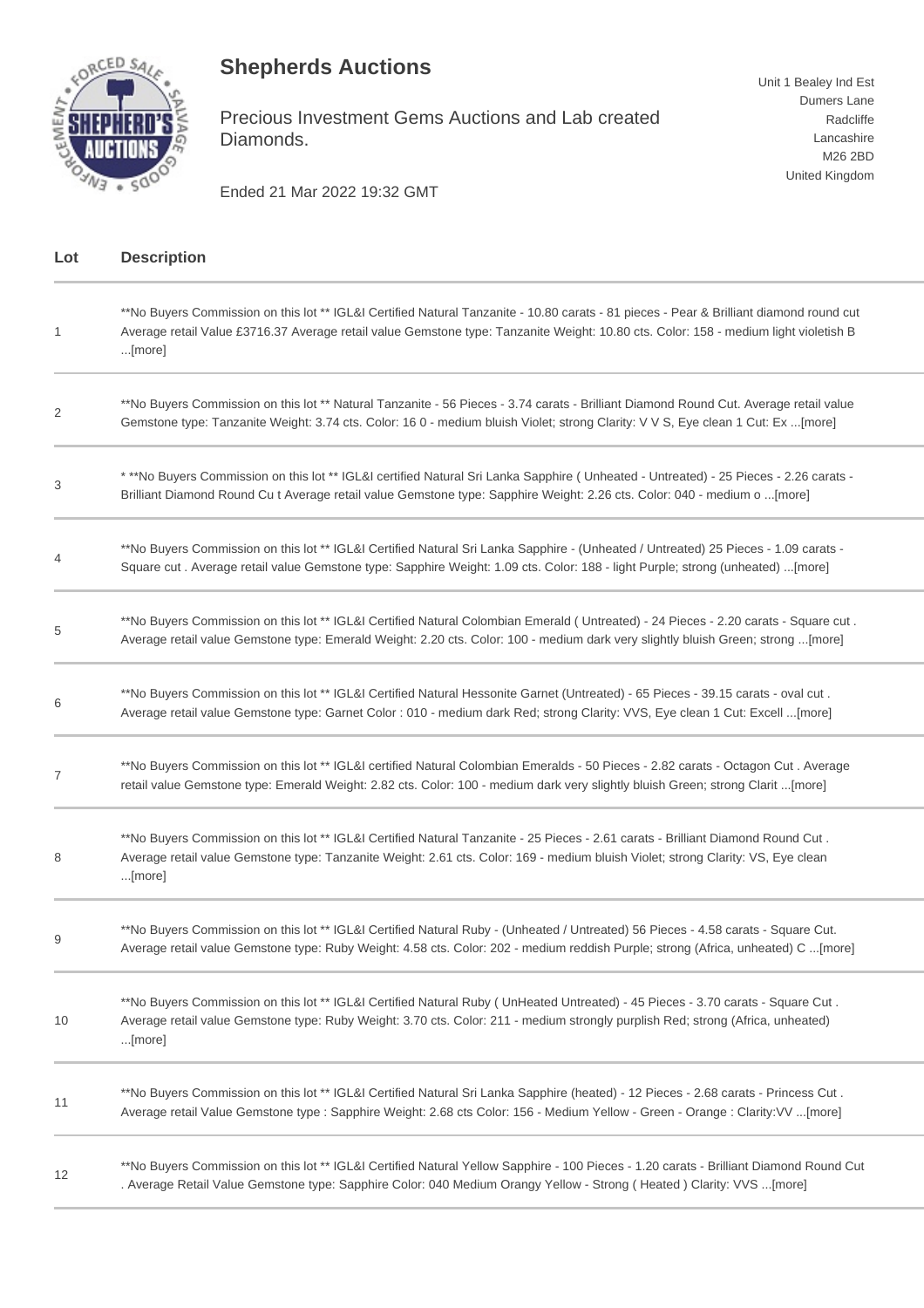| 13 | **No Buyers Commission on this lot ** IGL&I Certified Natural Ruby - (Unheated / Untreated) 45 Pieces - 3.66 carats. Square Cut.<br>Average retail value Gemstone type: Ruby Weight: 3.66 cts. Color: 202 - medium reddish Purple; strong (Africa, unheated) [more]                    |
|----|----------------------------------------------------------------------------------------------------------------------------------------------------------------------------------------------------------------------------------------------------------------------------------------|
| 14 | *No Buyers Commission on this lot ** IGL&I Certified Natural Peridot - 117 Pieces - 56.25 carats - Brilliant Diamond Round cut.<br>Average retail value Gemstone type: Peridot Weight: 56.25 cts. Color: 077 - medium slightly yellowish Green; very slightly [more]                   |
| 15 | **No Buyers Commission on this lot ** IGL&I Certified Natural Sapphire - 16 Pieces - 2.07 carats - Brilliant Diamond Round Cut.<br>Average Retail Value Gemstone type: Peridot Color: 151 - medium White - Blue- Pink- Yellow; strong (unheated) Clarity: VVS, E<br>[more]             |
| 16 | *No Buyers Commission on this lot ** IGL&I Certified Natural Brazilian Amethyst - 20 Pieces - 62.45 carats - Checker Board Oval cut.<br>Average retail value Gemstone type: Amethyst Weight: 62.45 cts. Color: 180 - medium dark Violet; strong Clarity: VS, [more]                    |
| 17 | **No Buyers Commission on this lot ** IGL&I Certified Natural Brazilian Amethyst - 25 Pieces - 53.00 carats - Checker Board Oval (long)<br>Cut. Average retail value Gemstone type: Amethyst Weight: 53.00 cts. Color: 180 - medium dark Violet; strong Clari [more]                   |
| 18 | **No Buyers Commission on this lot ** IGL&I Certified Natural Peridot - 36 Pieces - 46.25 carats - Diamond Brilliant Round cut Average<br>retail value Gemstone type: Peridot Weight: 46.25 cts. Color: 077 - medium slightly yellowish Green; very slightly greyish [more]            |
| 19 | **No Buyers Commission on this lot ** IGL&I Certified Natural Sri Lanka Sapphire - 1 2 Pieces - 1 .82 carats - Sq uare Princess cut<br>Average retail value Gemstone type: Sapphire Weight: 1.82 cts. Color: 077 - medium slightly Y ellow - [more]                                    |
| 20 | **No Buyers Commission on this lot ** IGL&I Certified Natural Peridot - 100 Pieces - 13.00 carats - Diamond Brilliant round cut Average<br>retail value Gemstone type: Peridot Weight: 13.00 cts. Color: 077 - medium slightly yellowish Green; very slightly greyish [more]           |
| 21 | **10% Special Commission on this lot **ÿAn Emerald Cut 1.5cts VS1 Halo Set Synthetic Lab Diamond Cluster with Diamond Set<br>Shoulders ring, set in 18ct White Gold, comes with a Insurance Appraisal Certificate                                                                      |
| 22 | 1 Carat round Brilliant cut, VS1, colour J, Synthetic Lab Diamond, comes with a IGI Certificate.                                                                                                                                                                                       |
| 23 | 1 Carat round Brilliant cut, VS2, colour J, Synthetic Lab Diamond, comes with a IGI Certificate.                                                                                                                                                                                       |
| 24 | 1.01 Carat round Brilliant cut, VS1, colour J, Synthetic Lab Diamond, comes with a IGI Certificate.                                                                                                                                                                                    |
| 25 | 1.01 Carat round Brilliant cut, VS2, colour J, Synthetic Lab Diamond, comes with a IGI Certificate.                                                                                                                                                                                    |
| 26 | 1.01 Carat round Brilliant cut, VS2, colour J, Synthetic Lab Diamond, comes with a IGI Certificate.                                                                                                                                                                                    |
| 27 | 1.02 Carat round Brilliant cut, VS2, colour J, Synthetic Lab Diamond, comes with a IGI Certificate.                                                                                                                                                                                    |
| 28 | ** NO BUYERS COMMISSION ON THIS LOT ** Natural Colombian Emerald 0.79 Carat - Oval cut Average retail value Gemstone type:<br>Emerald Weight: 0.79 cts. Color: 086 - medium green; very slightly greyish Clarity: I3, Included 3 Cut: Excellent Shape: Oval Value: U<br>$$ [more]      |
| 29 | ** NO BUYERS COMMISSION ON THIS LOT ** IGL&I Certified Natural (UNTREATED - RAW) Tanzanite - 326 Carat - Rough cut -<br>Average retail value Gemstone type: Tanzanite Weight: 326.00 cts. Color: 129 - light very strongly greenish Blue; very slightly greyish<br>Clarity: N / [more] |
|    |                                                                                                                                                                                                                                                                                        |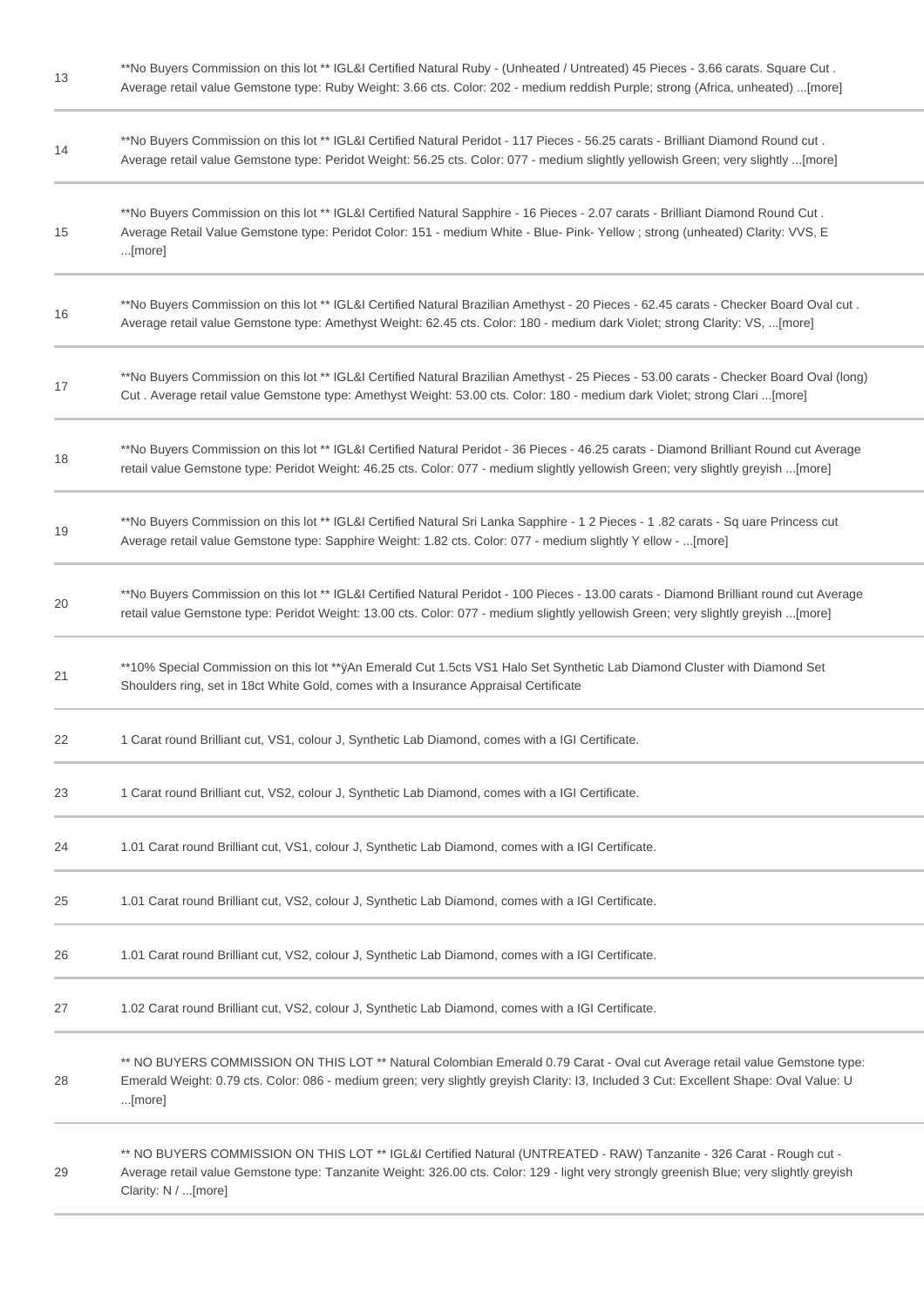| 30 | ** NO BUYERS COMMISSION ON THIS LOT ** Natural Colombian Emerald - 0.20 carat - Average retail value Gemstone type:<br>Emerald Weight: 0.20 cts. Colour: 100 - medium dark Green; very slightly bluish, Strong Clarity: VS, Eye Clean 2, Cut: Excellent Shape:<br>$$ [more]                       |
|----|---------------------------------------------------------------------------------------------------------------------------------------------------------------------------------------------------------------------------------------------------------------------------------------------------|
| 31 | ** NO BUYERS COMMISSION ON THIS LOT ** Natural Colombian Emerald - 0.70 carat Average retail value Gemstone type: Emerald<br>Weight: 0.70 cts. Color: 086 - medium green; very slightly greyish Clarity: I2, Included 2 Cut: Excellent Shape: Oval Value: USD 349.8<br>$$ [more]                  |
| 32 | ** NO BUYERS COMMISSION ON THIS LOT ** Natural Colombian Emerald - 0.60 carat Average retail value Gemstone type: Emerald<br>Weight: 0.61 cts. Color: 083 - medium light Green; very slightly greyish Clarity: I2, Included 2 Cut: Excellent Shape: Oval Value: USD<br>[more]                     |
| 33 | ** NO BUYERS COMMISSION ON THIS LOT ** Natural Colombian Emerald - 0.68 Carat Average retail value Gemstone type: Emerald<br>Weight: 0.68 cts. Color: 098 - medium very slightly bluish Green; very slightly greyish Clarity: I2, Included 2 Cut: Excellent Shape: Oval<br>[more]                 |
| 34 | ** NO BUYERS COMMISSION ON THIS LOT ** Natural Colombian Emerald 0.30 Carat Average retail value Gemstone type: Emerald<br>Weight: 0.30 cts. Color: 088 - medium dark Green; strong Clarity: SI1, Slightly included 1 Cut: Excellent Shape: Round Value: USD<br>567.67 [more]                     |
| 35 | ** NO BUYERS COMMISSION ON THIS LOT ** Natural Colombian Emerald 0.74 Carat Average retail value Gemstone type: Emerald<br>Weight: 0.74 cts. Color: 086 - medium green; very slightly greyish Clarity: SI2, Slightly included 2 Cut: Excellent Shape: Oval Value:<br>USD 1, [more]                |
| 36 | ** NO BUYERS COMMISSION ON THIS LOT ** Natural Colombian Emerald - 0.52 Carat Average retail value Gemstone type: Emerald<br>Weight: 0.52 cts. Color: 083 - medium light Green; very slightly greyish Clarity: I1, Included 1 Cut: Excellent Shape: Oval Value: USD<br>$$ [more]                  |
| 37 | ** NO BUYERS COMMISSION ON THIS LOT ** Peridot18 carat 16 pieces Natural Peridot Gemstones. A fantastic collection for making<br>many bespoke Jewellery items.                                                                                                                                    |
| 38 | ** NO BUYERS COMMISSION ON THIS LOT ** Natural Peridot 21.70 Carat - 104 Pieces - Brilliant Diamond Round Cut Average retail<br>value Gemstone type: Peridot Weight: 21.70 cts. Color: 077 - medium slightly yellowish Green; very slightly greyish Clarity: VS, Eye<br>clean 2 [more]            |
| 39 | ** NO BUYERS COMMISSION ON THIS LOT ** Natural Emerald - 0.89 Carat Average retail value Gemstone type: Emerald Weight:<br>0.89 cts. Color: 094 - medium light very slightly bluish Green; strong Clarity: 11, Included 1 Cut: Excellent Shape: Oval Value: USD 266.<br>[more]                    |
| 40 | ** NO BUYERS COMMISSION ON THIS LOT ** Natural Ethiopian Opal - 12 Pieces - 6.00 Carat Average retail value Gemstone type:<br>Opal (Ethiopia) Weight: 6.00 cts. Spectrum: X1-GG - Green-Gold shift. Strong radiance, intense color play with a dominance of green<br>and warm yellow hues. [more] |
| 41 | ** NO BUYERS COMMISSION ON THIS LOT ** Natural Ethiopian Opal - 12.00 Carat - 24 Pieces. Average retail value Gemstone type:<br>Opal (Ethiopia) Weight: 12.00 cts. Spectrum: X1-GG - Green-Gold shift. Strong radiance, intense color play with a dominance of green<br>and warm yellow [more]    |
| 42 | ** NO BUYERS COMMISSION ON THIS LOT ** Natural Colombian Emerald. 0.63 Carat - Oval cut. Average retail value Gemstone<br>type: Emerald Weight: 0.63 cts. Color: 094 - medium light very slightly bluish Green; strong Clarity: I1, Included 1 Cut: Excellent Shape:<br>Oval [more]               |